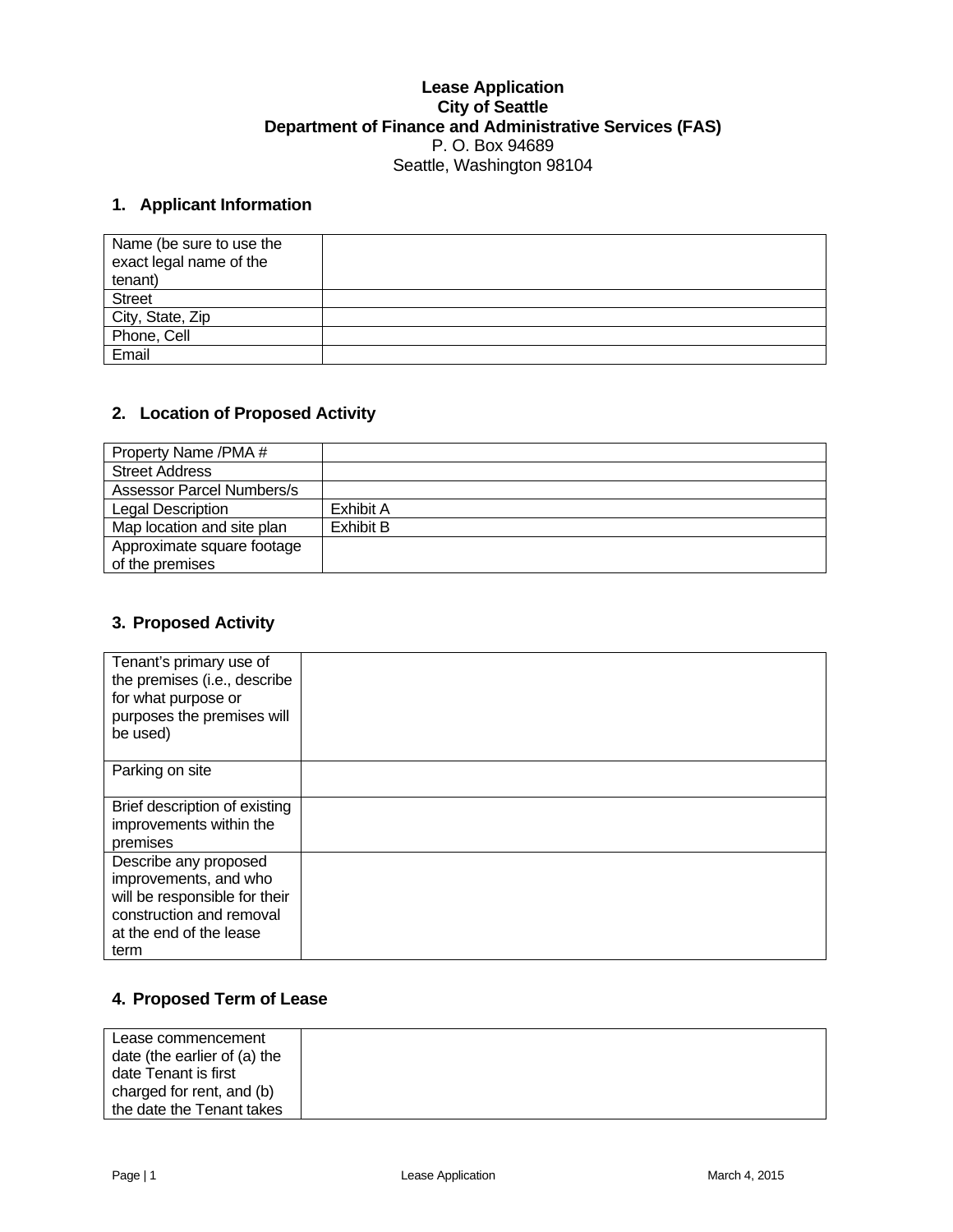| possession of the<br>premises)             |  |
|--------------------------------------------|--|
| Term of lease (in days,<br>months or years |  |

## **5. Rent/Operating Expenses**

| Rent and payment interval<br>(e.g., monthly, annually) |  |
|--------------------------------------------------------|--|
| Tenant's share, if any, of<br>operating expenses       |  |

## **6. Submittals**

| Legal Description                      | Exhibit A                                                                                                                                                                                                                                                                                                                               |
|----------------------------------------|-----------------------------------------------------------------------------------------------------------------------------------------------------------------------------------------------------------------------------------------------------------------------------------------------------------------------------------------|
| Map location and site plan             | Exhibit B                                                                                                                                                                                                                                                                                                                               |
| Proof of Insurance                     | Exhibit C                                                                                                                                                                                                                                                                                                                               |
| Applicable organizational<br>documents | (prior to the City's execution of the lease, Tenant must furnish the City with<br>any applicable organizational documents [e.g., in the case of a corporation,<br>a certificate of good standing and a signed board resolution]) as reasonably<br>required by the City).                                                                |
| Proof of fiscal ability                | (prior to the City's execution of the lease, Tenant may be asked to furnish<br>the City with materials evidencing that the Tenant has the wherewithal to<br>pay the rent as set forth in the lease. Such materials might include financial<br>statements, proof of available funds, a third-party guarantee, or a letter of<br>credit). |

### **6. Applicant Certification**

I, the undersigned Applicant have read and accept the standard conditions included in this lease application. I certify that I or the company I represent has the financial wherewithal required of the Tenant under the proposed lease. I further acknowledge that I have completed this application to the best of my knowledge.

 $\_$  , and the set of the set of the set of the set of the set of the set of the set of the set of the set of the set of the set of the set of the set of the set of the set of the set of the set of the set of the set of th

Applicant Name Signature **Date** Date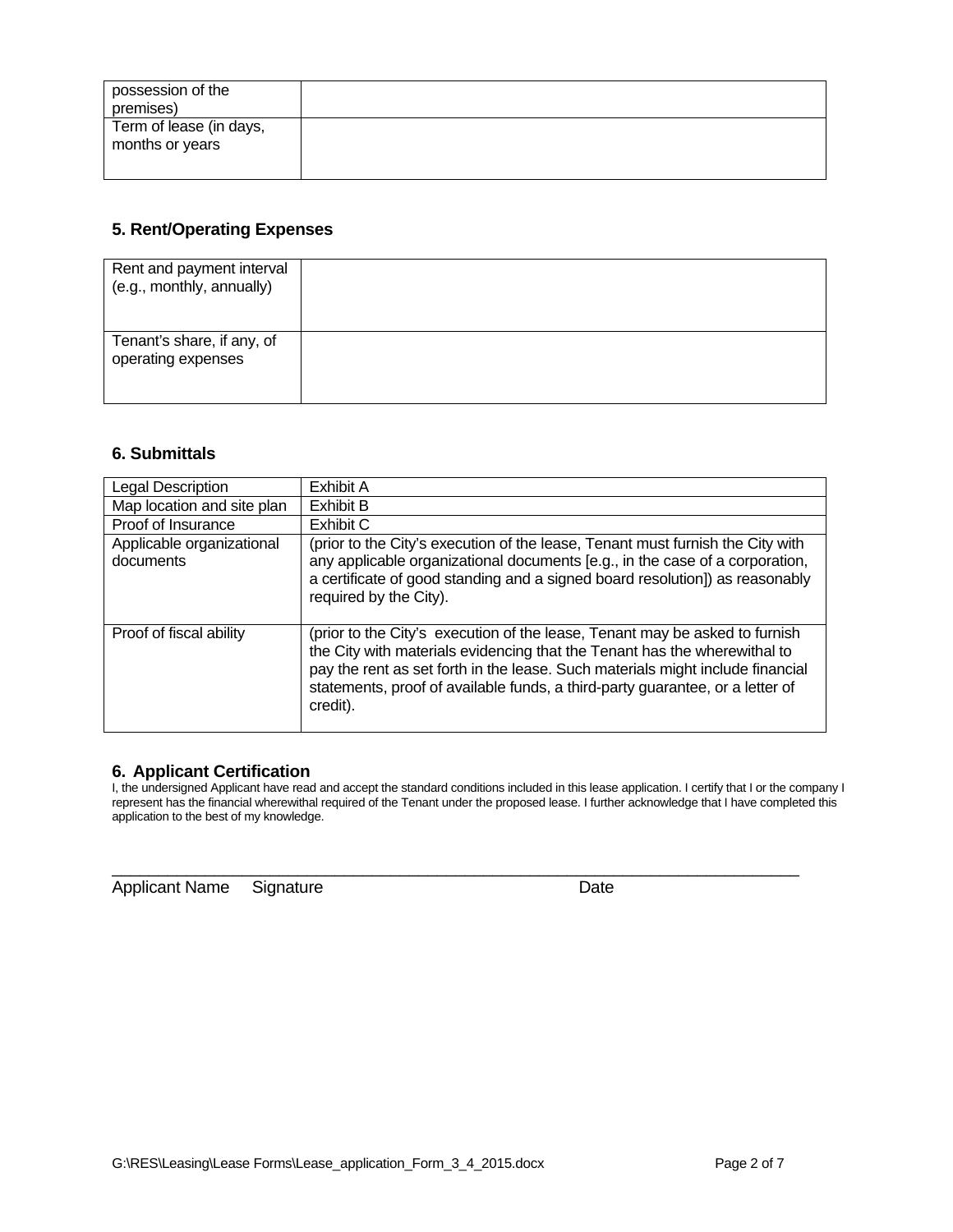# Exhibit A

Legal description of the property on which the premises are situated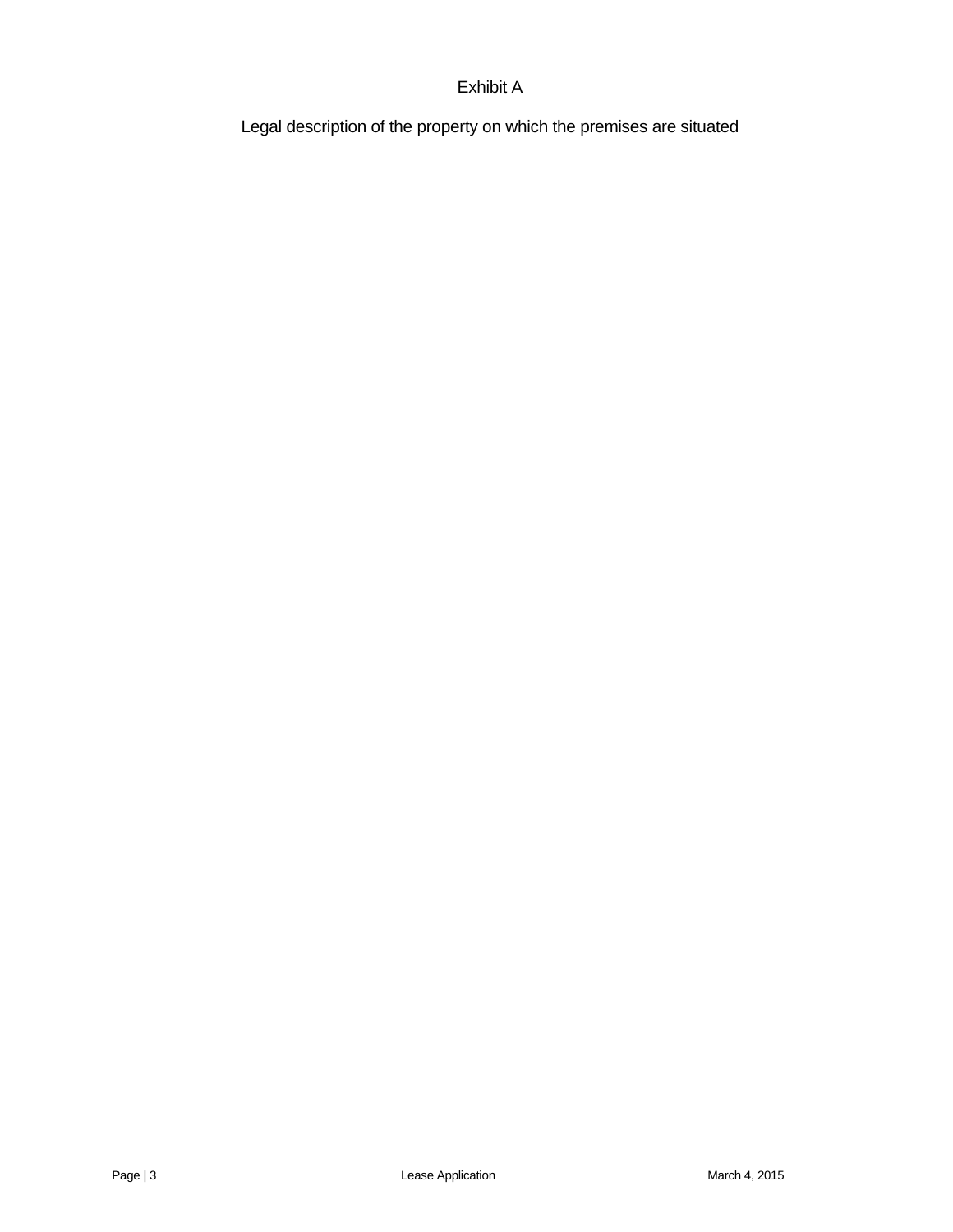# Exhibit B

Map location and site plan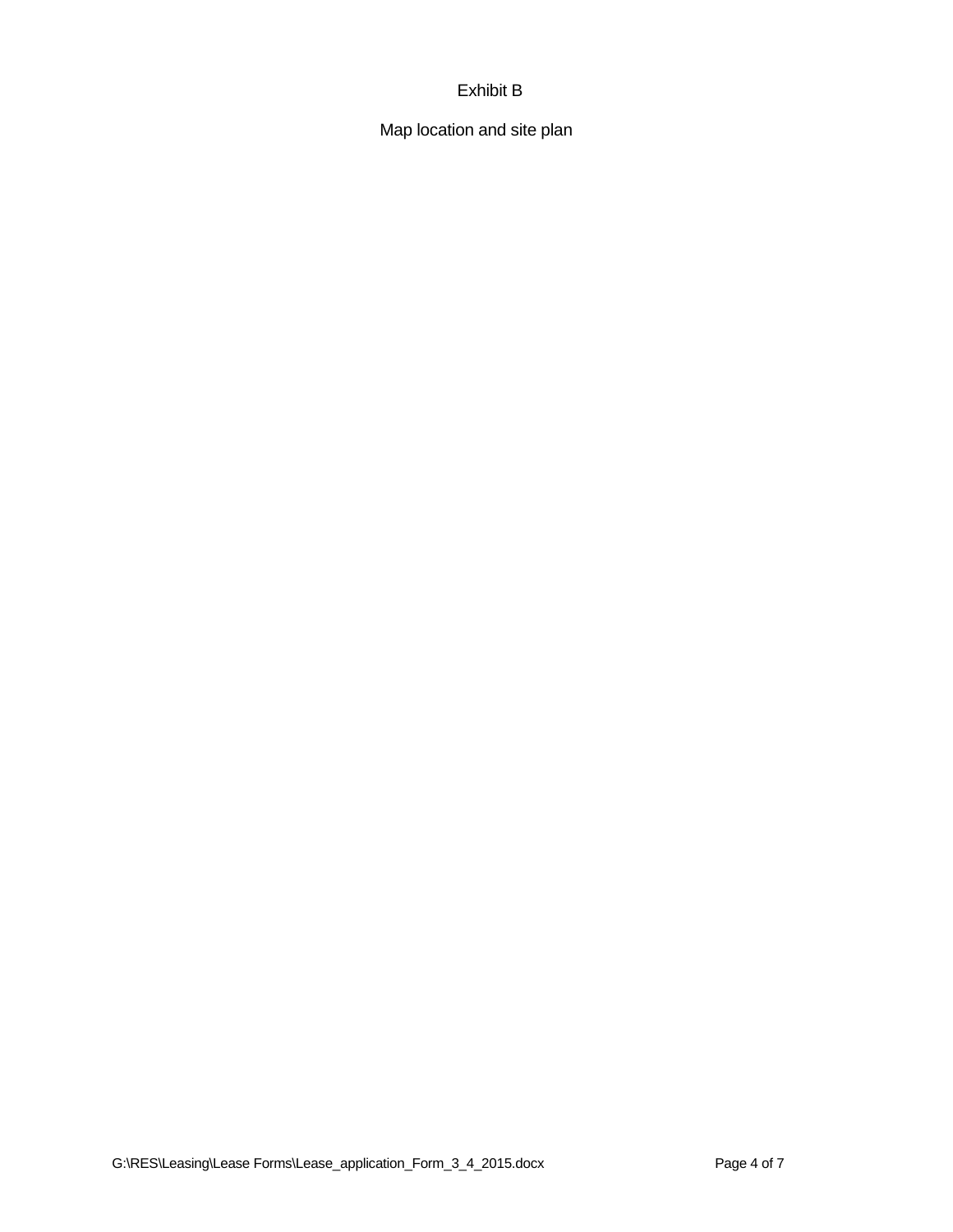# Exhibit C

Proof of insurance (standard insurance requirements follow on Exhibit C-1)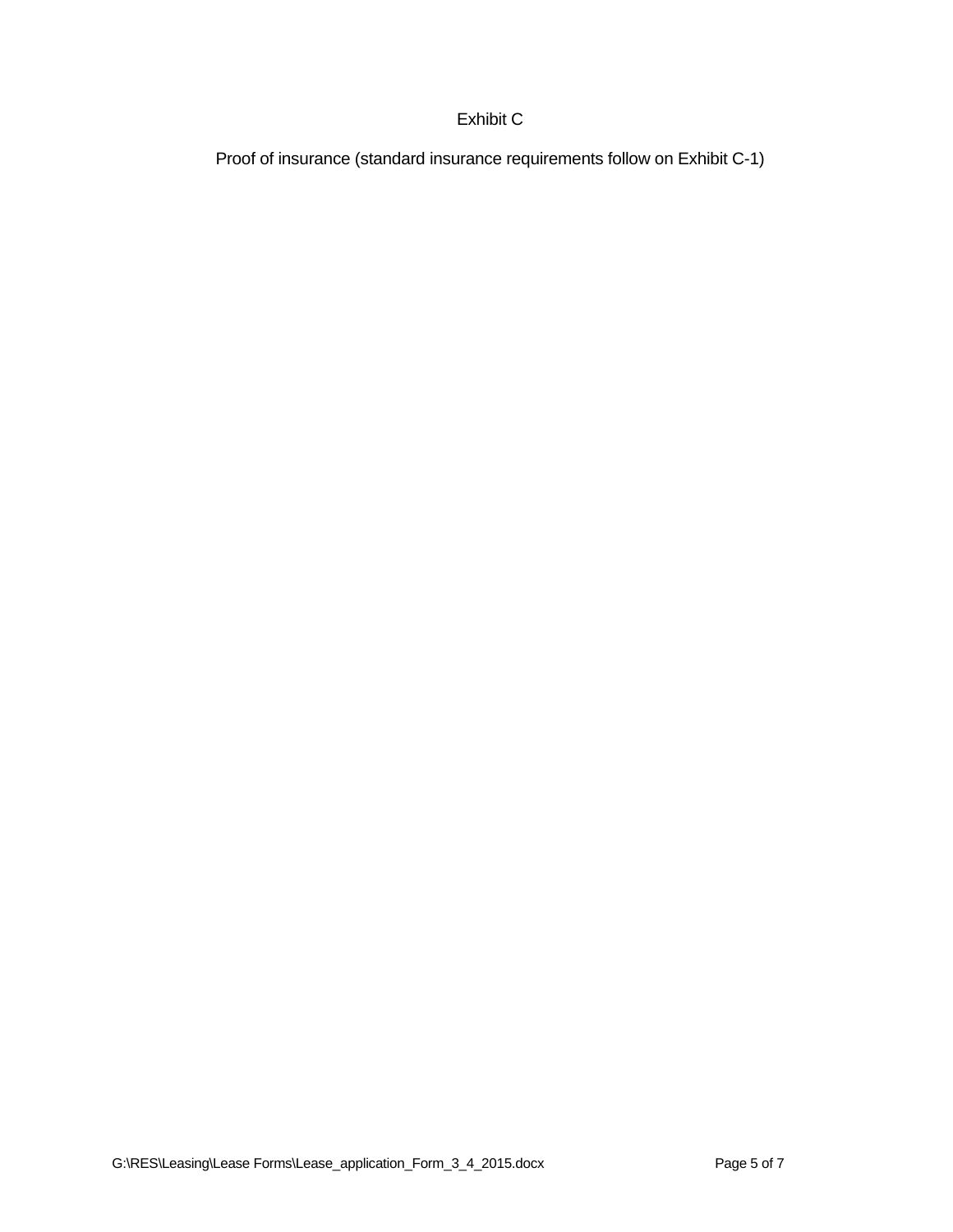## Exhibit C-1

### City of Seattle standard insurance requirements

#### **INSURANCE:**

Tenant shall maintain, at its own expense, insurance as specified below: **A. Minimum Coverages and Limits of Liability:** 

#### **1. Commercial General Liability (CGL) Insurance including**:

- Premises/Operations Liability,
- Products/Completed Operations,
- Contractual Liability,
- Independent Contractors Liability,
- Employers Liability/Stop Gap (only if Worker's Compensation insurance required),
- Fire Damage Legal Liability, and with a minimum limit of liability of \$1,000,000 each occurrence combined single limit bodily injury and property damage (CSL), except \$100,000 Fire Damage Legal Liability.
- **2. Automobile Liability insurance**, including coverage for owned, non-owned, leased or hired vehicles as appropriate with a minimum limit of liability of \$1,000,000 CSL. This requirement may be satisfied with personal lines insurance and primary insurance or any combination of primary and excess/umbrella insurance.
- **3. Worker's Compensation insurance,** if required to secure Tenant's liability for industrial injury to its employees in accordance with the provisions of Title 51 of the Revised Code of Washington. Tenant is not required to provide coverage to individuals exempt from mandatory coverage as described in the Washington State Department of Labor & Industries Employers Guide to Industrial Insurance in Washington State*.* If the Tenant is qualified as a self-insurer in accordance with Chapter 51.14 of the Revised Code of Washington, Tenant shall so certify.
- **4. Property insurance,** covering Tenant's furniture, trade fixtures, equipment, inventory and tenant improvements on a replacement cost basis against (1) loss from the perils of fire, and other risks of direct physical loss, not less broad than provided by the insurance industry standard "Causes of Loss - Special Form" (CP 10 30), (2) Loss or damage from water damage, or sprinkler systems now or hereafter installed in on the premises; and, (3) Business Interruption or Extra Expense, with sufficient limits to provide for the payment of rent and other fixed costs during any interruption of Tenant's business because of fire or other casualty. Any deductible in excess of \$1,000 shall be disclosed to, and is subject to the approval of, the City.

#### **B. General Terms and Conditions (Not Applicable to Worker's Compensation):**

#### **1. Additional Insured on Primary and Non-Contributory Basis:**

Such minimum insurance coverages and limits of liability as provided under items 1 and 2 in section A shall include the City of Seattle as an additional insured for primary and non-contributory limits of liability. The limits of liability specified are